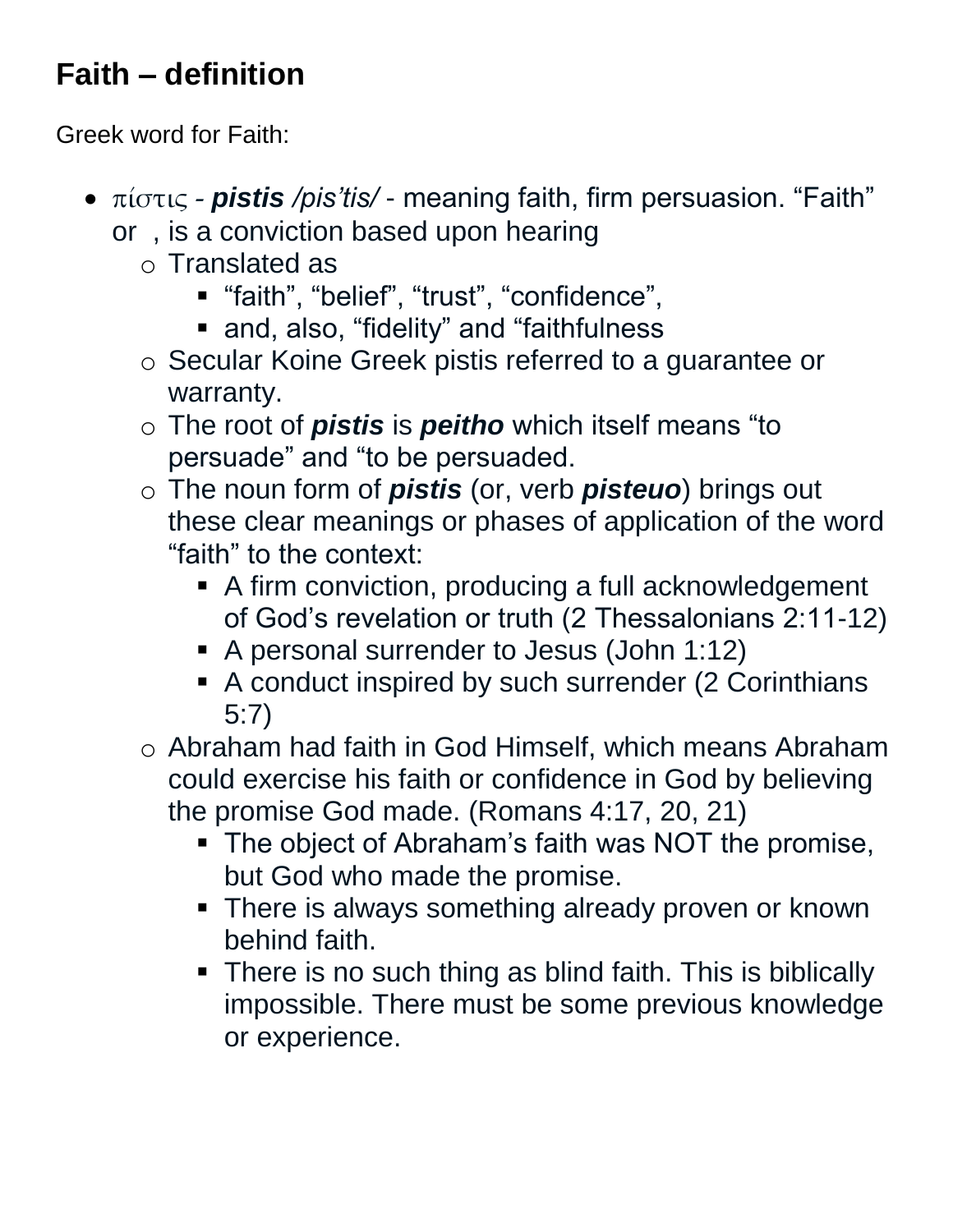Two English words can be used to explain the concept of faith (*pistis*):

- 1. BELIEF is "intellectual assent, based on a sufficiency of evidence."
	- a. It is not accounted to us for righteousness like Abraham's, for we have not believed God but evidence.
	- b. No matter how much evidence we accept, our belief, or this level of faith, is no greater than the faith of Satan, fallen angels and demons. (James 2:19)
	- c. Knowledge can compel the intellect but it cannot compel the act of the will to go to the level of trust.
	- d. But . . .knowledge and knowledge are the basis for belief which is a precondition to trust.
	- e. To scorn knowledge and mental assent is to make faith a purely subjective experience which is fatal
- 2. TRUST is the reliance upon and commitment to.
	- a. Trust is of the heart not the head.
	- b. "for with the heart man believeth unto righteousness." (Rom. 10:10)

## **Five Hebrew Words for Faith**

1. **Prop** - Genesis 15:6, the word for "amen." It means to use God as a prop. To use God as a foundation, to lean on Him.



2. **Confident Trust** - Psalm 37:3, the word translated "faith" or "trust." Used of Hezekiah facing Sennecherib, David facing Goliath and three Hebrew men facing Nebuchadnezzar's fire. *Batach* usually anticipates deliverance Putting their trust on the Lord each of these expected deliverance. In all three of these cases the men were confident and bold in trusting the Lord instead of circumstances or mankind. They put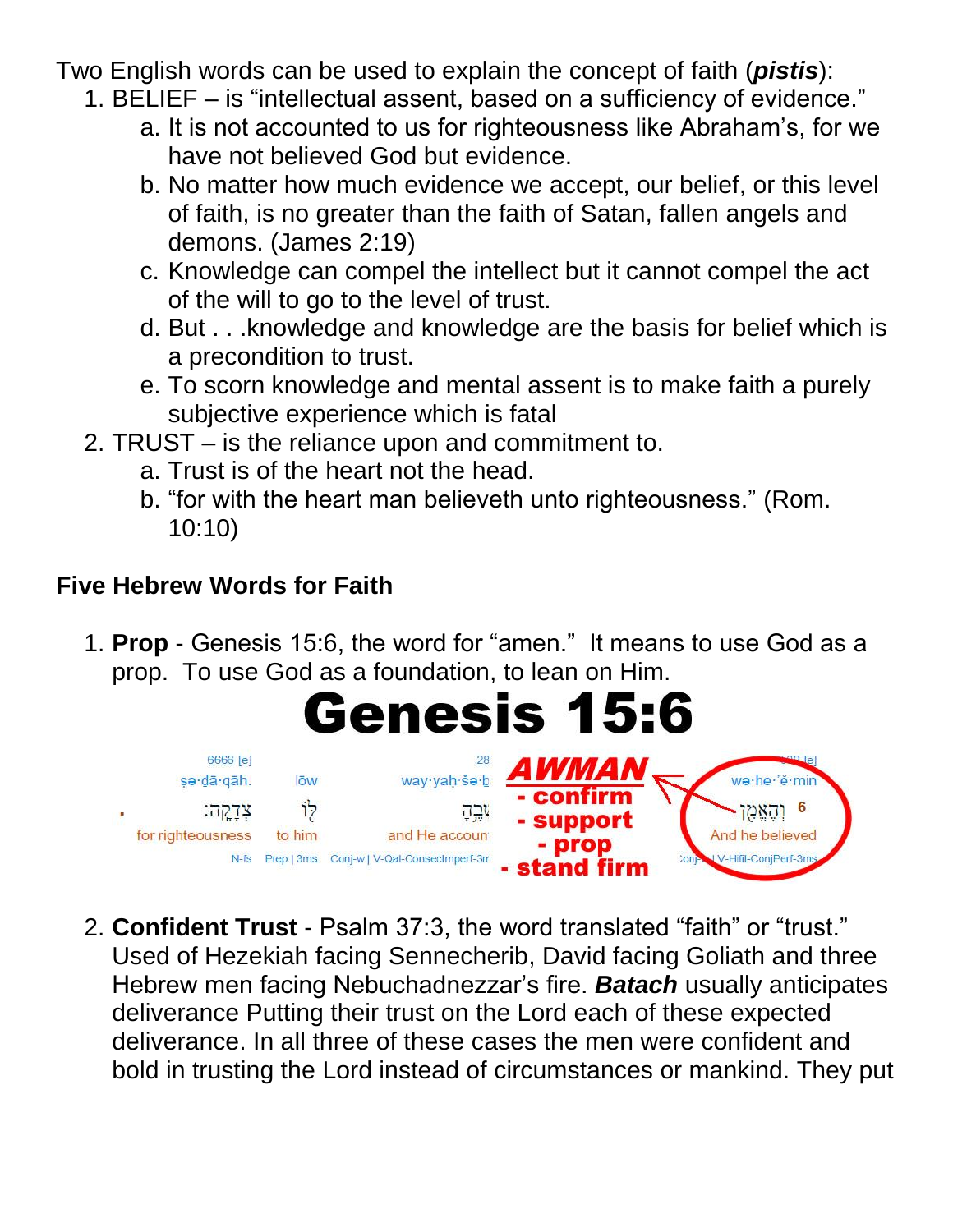their confidence/trust/faith on the Lord and expected deliverance.

**Psalm 37:3** 



3. **Flee** – Psalm 57:1, used to say "flee like a bunny." As a rabbit would flee from a large animal. The rabbit does not stay and fight the predator, instead he flees. Right before he is about to be overtaken the rabbit sees a rock with a crack in it or a cleft. He goes in and is safe.

| 6440 [e]<br>mip·pa·nê·šā-<br>מפני<br>from<br>Prep-m   N-mpc     | 1272 [e]<br>be·bā·re·hōw<br>בְּבְרְחָוֹ<br>when he fled<br>Prep-b   V-Qal-Inf   3ms | 4387 [e]<br>mik tām;<br>מְכְתָּם<br>a Michtam<br>$N-ms$            | le·dā·wid<br>of David<br>Prep-I   N-proper-ms<br>hasah                                      | 1732 [e]<br>לְדָוָד<br>$\overline{\phantom{0}}$ | 516 [e]<br>taš hêt<br>תַּשְׁהַת<br><b>Destroy</b><br>V-Hifil-Imperf.Jus-2ms | $ a $ -<br>$-2x$<br>Set to do Not<br>Adv                                    | למנצח<br><b>To the Chief Musician</b><br>Prep-I, Art   V-Piel-Prtcpl-ms     | 5329 [e]<br>lam·nas·sê·ah                                                             |
|-----------------------------------------------------------------|-------------------------------------------------------------------------------------|--------------------------------------------------------------------|---------------------------------------------------------------------------------------------|-------------------------------------------------|-----------------------------------------------------------------------------|-----------------------------------------------------------------------------|-----------------------------------------------------------------------------|---------------------------------------------------------------------------------------|
| 5315 [e]<br>nap sî<br><u>לַפְשֶׁי</u><br>my soul<br>N-fsc   1cs | 2620 [e]<br>hā sā yāh<br>הְסְיָה<br>trusts<br>V-Qal-Perf-3fs                        | be kā<br>$\widetilde{F}$<br>in You<br>Prep   2ms                   | /khaw-saw/<br>- to flee for<br>protection<br>-to seek refuge<br>- flee to shelter           |                                                 | 30 [e]<br>$-\hbar$ îm<br>ਜ਼ੋਂ ਨਾਲ<br>God<br>$N$ -mp                         | 2603 [e]<br>hân nê nî<br>חֲנְי<br>Be merciful to me<br>V-Qal-Imp-ms   1cs   | 4631 [e]<br>bam·me·'ā·rāh.<br>רמערה:<br>into the cave<br>Prep-b. Art   N-ts | 7586 [e]<br>'ūl,<br>שאול<br>Saul<br>N-proper-ms                                       |
|                                                                 |                                                                                     | $1942$ [e]<br>haw·wō·wt.<br>הוות:<br>[these] calamities<br>$N$ -fp | -go aside, apart<br>$bb/4$  e <br>ya 'ă bor<br>יעִבְר<br>have passed by<br>V-Qal-Imperf-3ms | $5104$ $ e $<br>'ad,<br>тÿ<br>Until<br>Prep     |                                                                             | 2620 [e]<br>eh seh:<br>אַחְסֱה<br>I will make my refuge<br>V-Qal-Imperf-1cs | 3671 [e]<br>ka·nā·pe·kā<br>כנפיד<br>of Your wings<br>N-fpc   2ms            | 6738 [e]<br>ū-be-sêl-<br><u>וּבצל־</u><br>and in the shadow<br>Conj-w, Prep-b   N-msc |

## **Psalm 57:1**